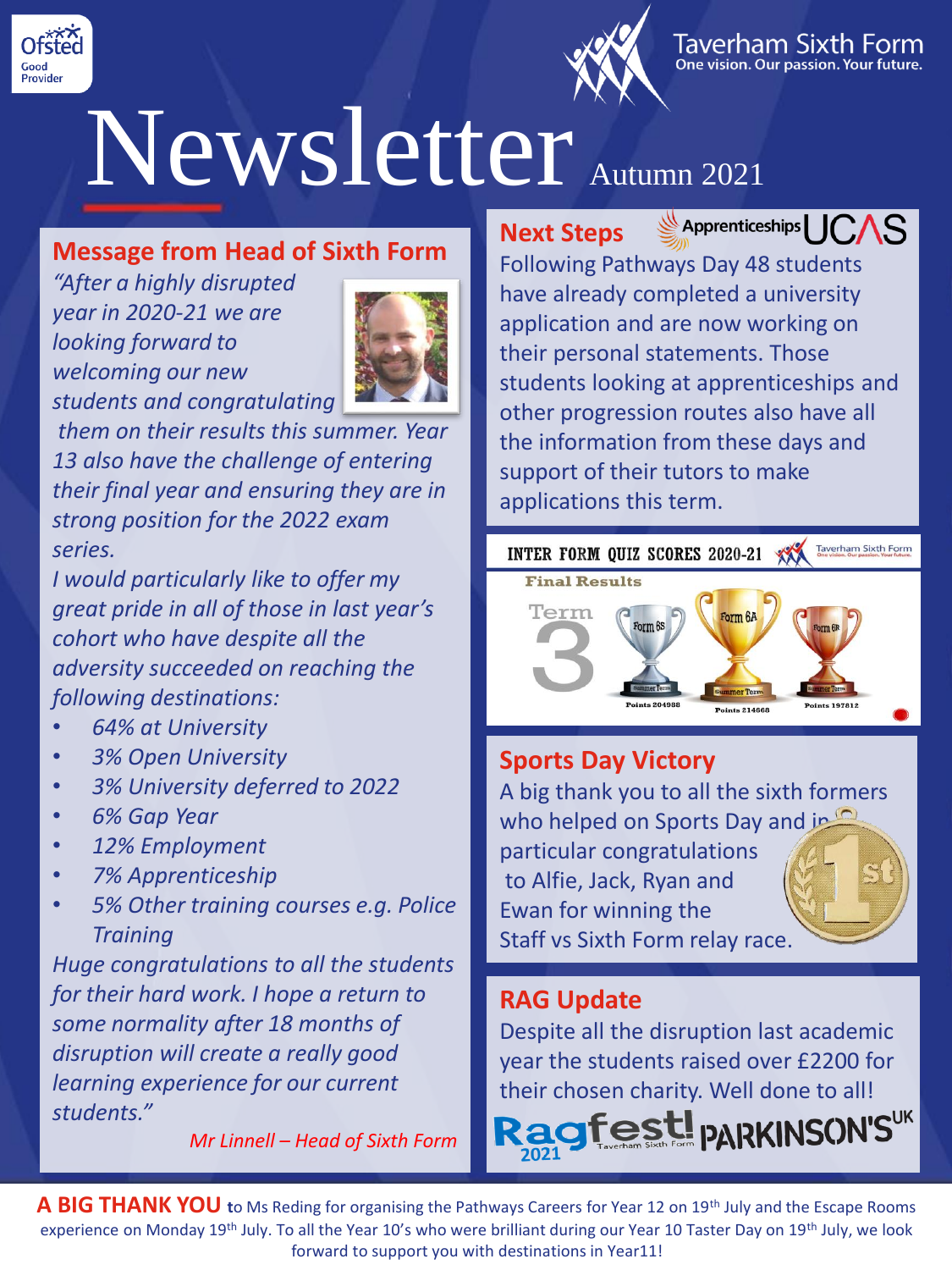



# Newsletter Autumn 2021

#### **Youth STEMM Award**

The Science Department have an exciting opportunity for students to become involved in an award to recognise time they spend outside of the curriculum preparing

for their future plans in STEMM related subjects. STEMM stands for *Science, Technology, Engineering, Maths and Medicine*. We already have a number of students who have started their bronze level. This will really help their applications to top universities in these subjects stand out. Well done to all.

## **New Sixth Form Leaders**

At Taverham we really value developing the leadership skills of our students. Each summer Year 12 students apply to become members of the Student Leadership Team. This year the applications and interviews were all fantastic and students came buzzing with ideas to develop the Sixth Form and help inspire students in the main school. Congratulations to all of those below upon their appointment!



**Coming soon at Taverham Sixth Form…** Year 13 Mock Exam Week 27 September- 1October / Year 11 Next Steps evening on 21 September / Sixth Form Open Evening Thursday 11November 2021